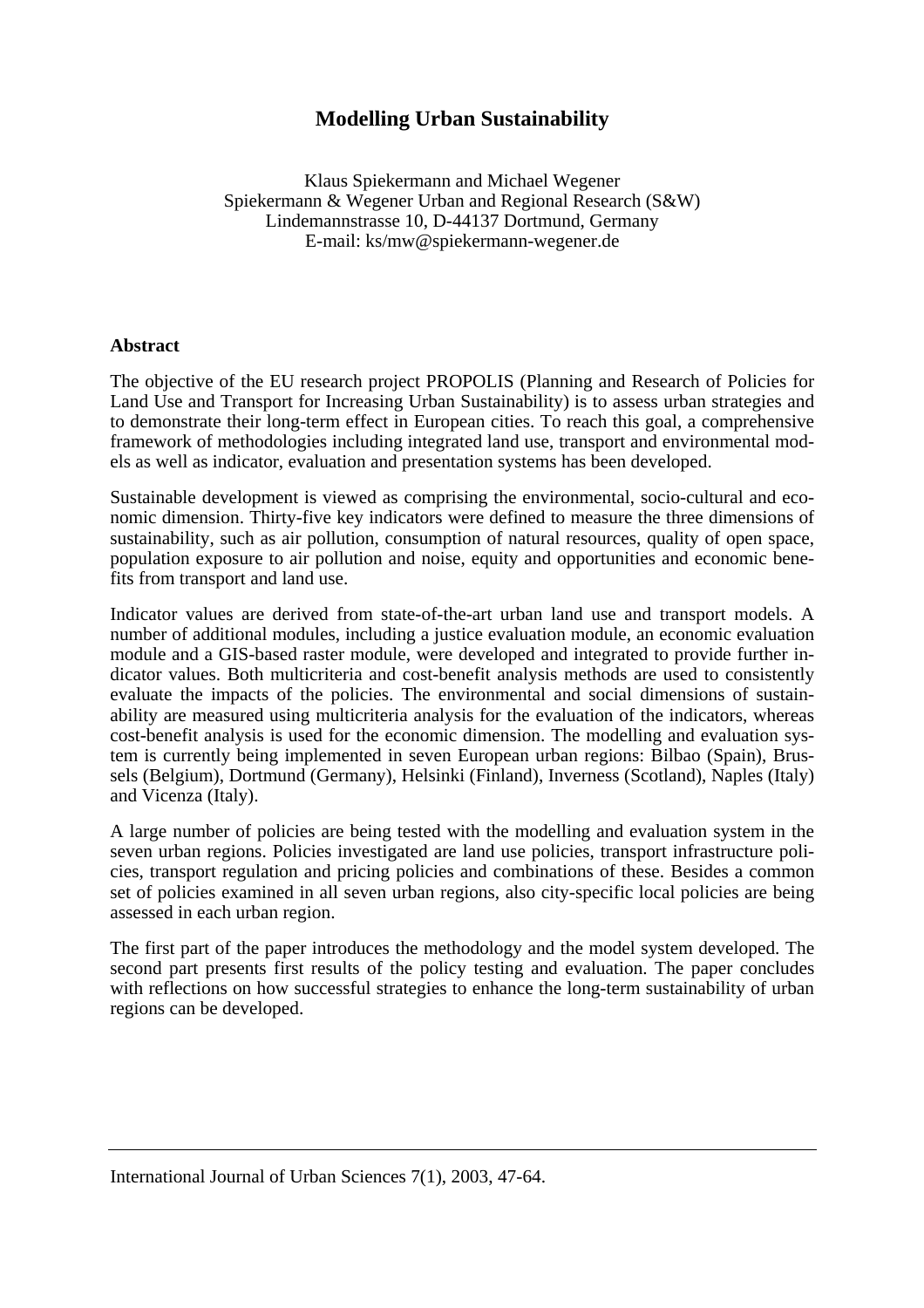## **1. Introduction**

The notion of each generation's duty to its successors is at the heart of the concept of sustainable development and was captured by the Brundtland Commission (WCED, 1987) in its report 'Our Common Future', which defined sustainable development as "development that meets the needs of the present generation without compromising the ability of future generations to meet their own needs." Many definitions have followed that of the Brundtland Commission. For example, Daly (1991) defines sustainable development as one that satisfies three basic conditions: (1) its rates of use of renewable resource do not exceed their rates of regeneration; (2) its rates of use of non-renewable resources do not exceed the rate at which sustainable renewable substitutes are developed; and (3) its rates of pollution do not exceed the assimilative capacity of the environment.

However, many definitions of sustainability are broader in concept and seek to extend the definition beyond environmental considerations and include issues of social equity and justice. Different weight is often also given to the importance of economic growth. For instance, the 'Charter of European Cities and Towns Towards Sustainability' states that the main basis for sustainable development is "to achieve social justice, sustainable economies, and environmental sustainability. Social justice will necessarily have to be based on economic sustainability and equity, which require environmental sustainability" (ICLEI, 1994).

In the sustainability discussion, often a distinction is drawn between major environmental threats to human life on the planet earth on the one hand and local concerns, which are more amenable to trade-offs on the other. In this discussion, cities and urban regions play an important role. Cities contribute to a large extent to global environmental problems, but at the same time people living in cities are confronted with environmental damage, pollution, health and social and economic problems.

Consequently, goals to make cities more sustainable have been formulated (e.g. European Environment Agency, 1995):

- minimising the consumption of space and natural resources,
- rationalising and efficiently managing urban flows,
- protecting the health of the urban population,
- ensuring equal access to resources and services,
- maintaining cultural and social diversity.

Also, different policies, including transport, land use, regulatory, investment, fiscal and pricing policies to improve the urban situation have been designed and partly implemented. However, actual urban developments show that these policies have not been able to stop the decrease of sustainability of our cities. Even to maintain the existing level of sustainability will probably require the introduction of more radical policy measures. But such policies will not be implemented if their effects cannot be clearly demonstrated. Policies might have very different effects. Besides direct environmental, social or economic impacts many policy options may have negative side effects. Some policy options may work against each other, whereas some may reinforce each other. Some policy options may improve the situation in part of the region, whereas in other parts the situation may get worse. Hence, the design of policies to improve urban sustainability is anything else than a straightforward task. Because the direct and indirect, the short-term and long-term effects have to be identified and measured in a transparent way, this calls for advanced methods of policy impact assessment and policy evaluation.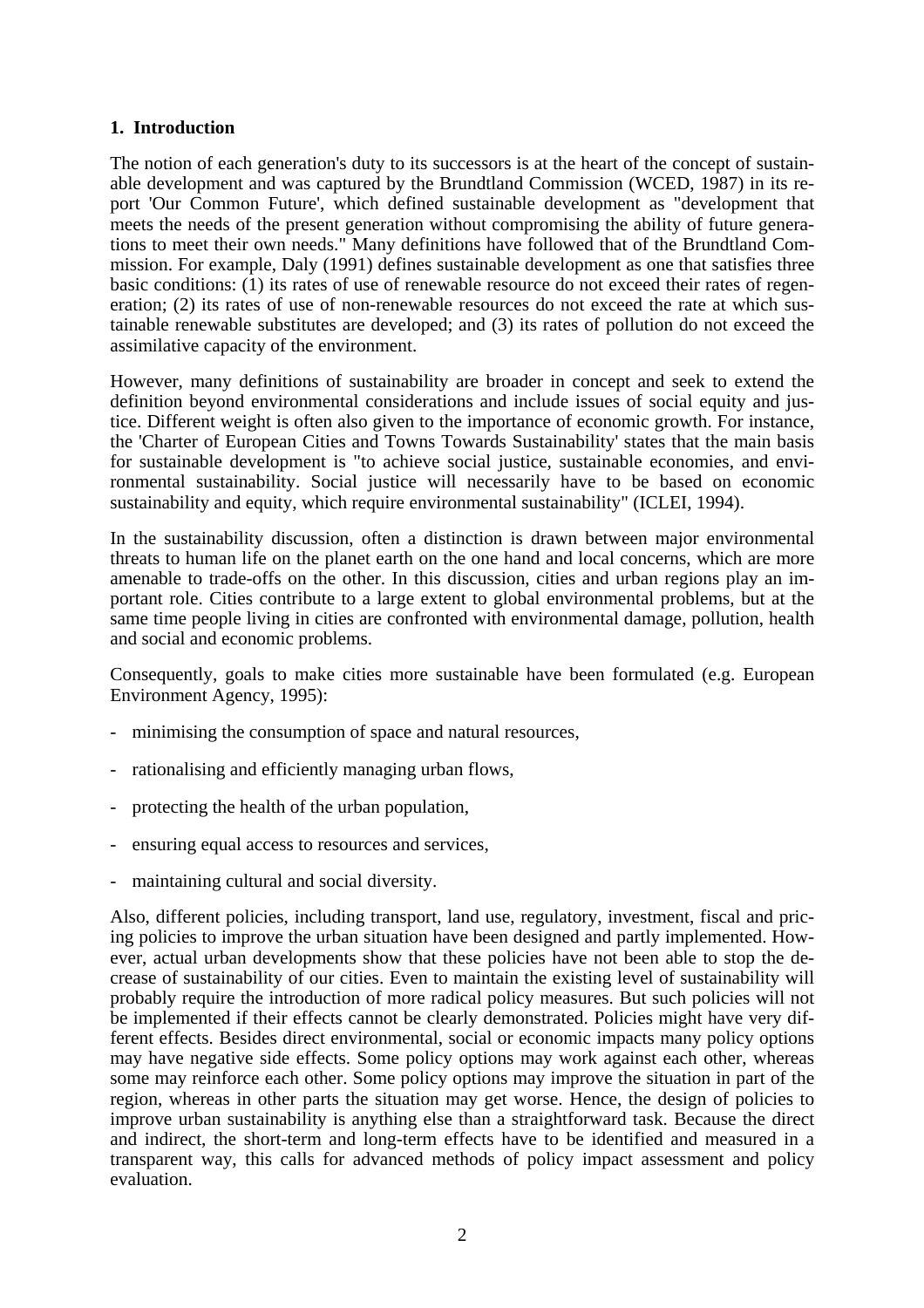To develop and implement such a system is the objective of the EU research project PROPO-LIS (Planning and Research of Policies for Land Use and Transport for Increasing Urban Sustainability). The goal is to assess urban strategies and to demonstrate their long-term effect in European cities with respect to sustainability. To reach this goal, a comprehensive framework of methodologies including integrated land use, transport and environmental modelling as well as indicator, evaluation and presentation systems have been developed.

PROPOLIS is part of the Key Action 'City of Tomorrow and Cultural Heritage' of the 5th Framework Programme for Research and Technology Development of the European Union. Project partners are IRPUD and S&W (Dortmund), LT (Helsinki), ME&P (Cambridge), MECSA (Bilbao), STRATEC (Brussels), TRT (Milan) and UCL (London).

The first part of this paper introduces the methodology and the model system developed. The second part presents typical results of the policy testing and evaluation. The paper concludes with reflections on how successful strategies to enhance the long-term sustainability of urban regions can be developed.

# **2. Indicators of Urban Sustainability**

As definitions of sustainability have broadened in scope over time, the number of possible indicators has grown to an extent where virtually all aspects of life are covered. Consequently, a vast number of sustainability indicator systems are in use today.

In PROPOLIS, sustainable development is viewed as comprising the environmental, sociocultural and economic dimension. For the three components, key indicators have been identified by using a set of criteria:

- *Relevance.* The indicator should be relevant for describing important aspects of sustainability.
- *Representativeness*. In order to keep the indicator system manageable, not each suitable indicator can be included, the focus is on key indicators representing different domains of sustainability.
- *Policy sensitiveness.* Only indicators that are sensitive to the policies investigated are of interest.
- *Predictability.* There exist a large number of indicators suitable for monitoring but, as the objective is to model future policy impacts, it is essential that the indicator values can be forecast into the future by the model system.

The resulting PROPOLIS indicator system is presented in Table 1. To allow a structured evaluation, the three sustainability components are subdivided into themes. Then appropriate indicators are related to these themes.

Nine themes and thirty-five key indicators have been defined to measure the three dimensions of sustainability, such as greenhouse gas emissions, air pollution, consumption of natural resources, quality of open space, population exposure to air pollution and noise, equity and opportunities and economic benefits from transport. The present indicator list lacks indicators related to land use, such as greenhouse gas emissions, air pollution, noise, energy use or economic benefits. Some of these indicators are tested in individual case study cities, but it was outside the scope of PROPOLIS to implement these indicators in all case study cities.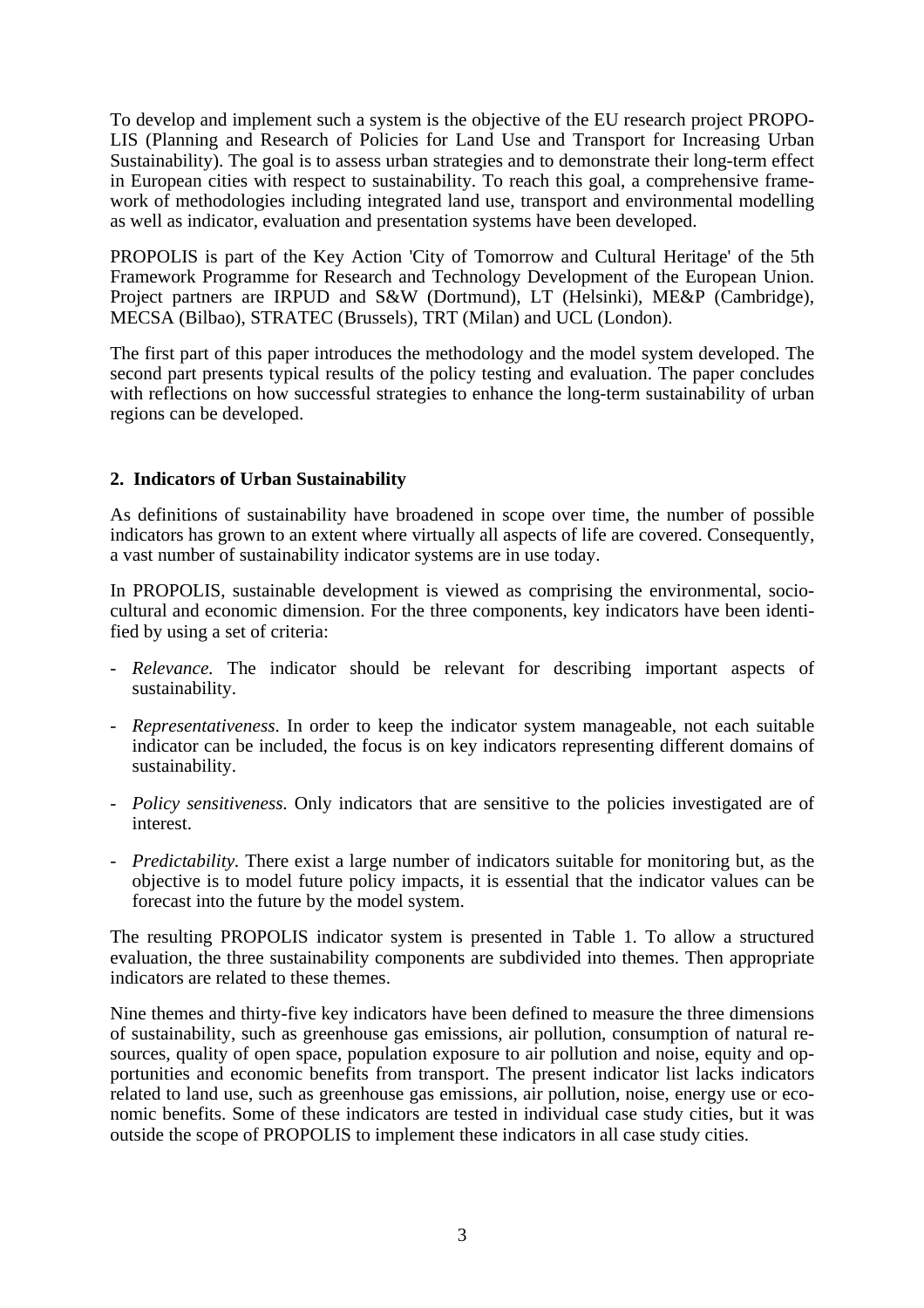|                             | <b>Theme</b>                                                                                                                                                                                                                                                                                                                | <b>Indicator</b>                                                                                                                                                                                |  |  |
|-----------------------------|-----------------------------------------------------------------------------------------------------------------------------------------------------------------------------------------------------------------------------------------------------------------------------------------------------------------------------|-------------------------------------------------------------------------------------------------------------------------------------------------------------------------------------------------|--|--|
| Environmental<br>indicators | Global climate change                                                                                                                                                                                                                                                                                                       | Greenhouse gases from transport                                                                                                                                                                 |  |  |
|                             | Air pollution                                                                                                                                                                                                                                                                                                               | Acidifying gases from transport<br>Volatile organic compounds from transport                                                                                                                    |  |  |
|                             | Consumption of<br>natural resources                                                                                                                                                                                                                                                                                         | Consumption of mineral oil products, transport<br>Land coverage<br>Need for additional new construction                                                                                         |  |  |
|                             | Environmental quality                                                                                                                                                                                                                                                                                                       | Fragmentation of open space<br>Quality of open space                                                                                                                                            |  |  |
| Social<br>indicators        | Health                                                                                                                                                                                                                                                                                                                      | Exposure to PM from transport in the living environment<br>Exposure to $NO2$ from transport in the living environment<br>Exposure to traffic noise<br><b>Traffic</b> deaths<br>Traffic injuries |  |  |
|                             | Equity                                                                                                                                                                                                                                                                                                                      | Justice of distribution of economic benefits<br>Justice of exposure to PM<br>Justice of exposure to $NO2$<br>Justice of exposure to noise<br>Segregation                                        |  |  |
|                             | Opportunities                                                                                                                                                                                                                                                                                                               | Housing standard<br>Vitality of city centre<br>Vitality of surrounding region<br>Productivity gain from land use                                                                                |  |  |
|                             | Accessibility<br>and traffic                                                                                                                                                                                                                                                                                                | Total time spent in traffic<br>Level of service of public transport and slow modes<br>Accessibility to city centre<br>Accessibility to services<br>Accessibility to open space                  |  |  |
| Economic<br>indicators      | Transport investment costs<br>Transport user benefits<br>Transport operator benefits<br>Government benefits from transport<br>Total net benefit<br>from transport<br>Transport external accident costs<br>Transport external emissions costs<br>Transport external greenhouse gases costs<br>Transport external noise costs |                                                                                                                                                                                                 |  |  |

|  | Table 1 PROPOLIS indicator system |  |  |
|--|-----------------------------------|--|--|
|--|-----------------------------------|--|--|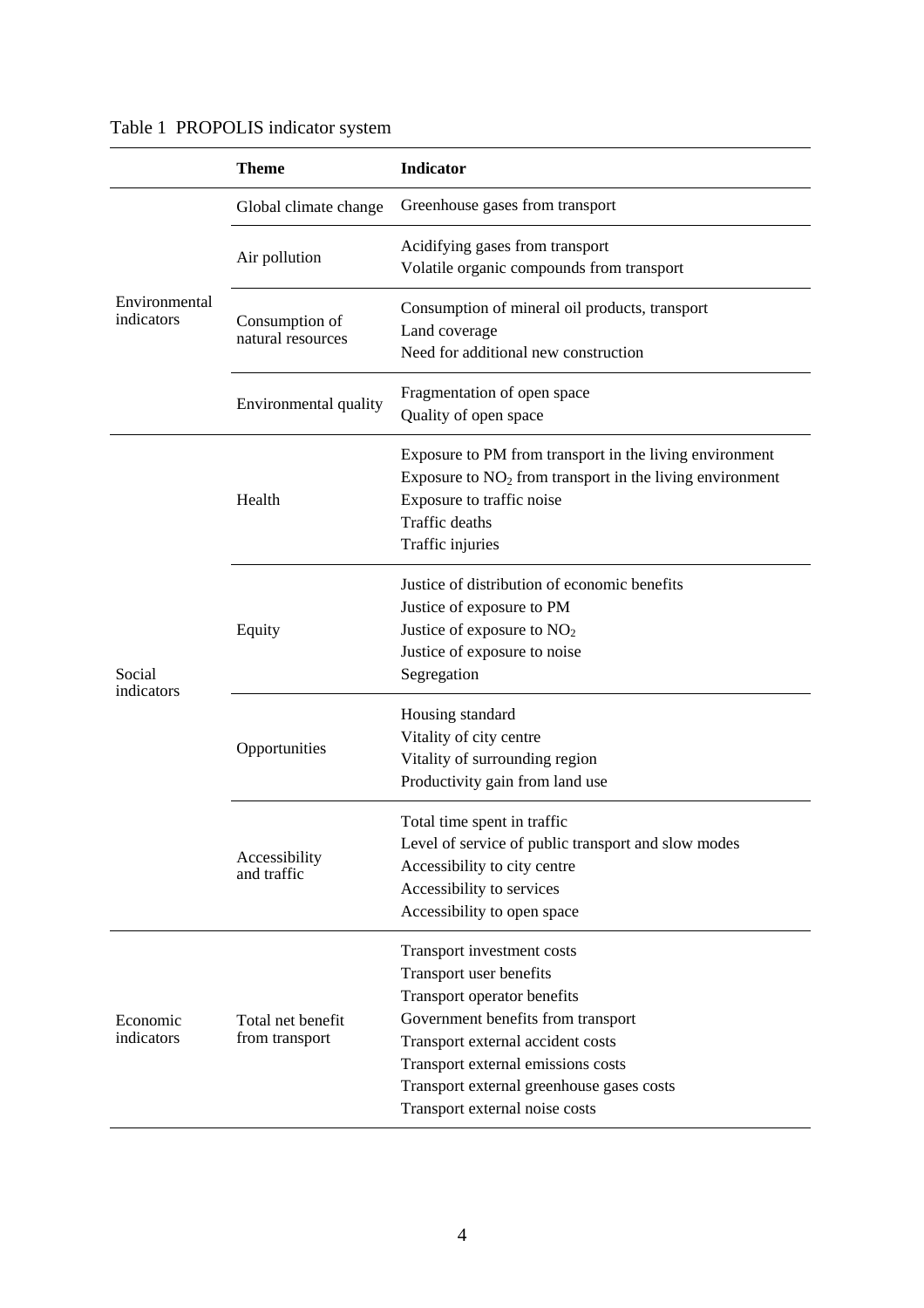# **3. PROPOLIS Methodology**

This chapter presents the main components of the PROPOLIS model system and shows how the policy testing and evaluation process is organised.

### **3.1 The PROPOLIS Model System**

For a systematic evaluation of policies with respect to their long-term impacts on urban sustainability, a model system was designed in which different models and tools are integrated. Figure 1 illustrates the main components and data flows of the model system from input through behaviour and impact modelling to output in the form of indicators and their evaluation and presentation.



Figure 1 PROPOLIS model system

The *input data* include policy packages, GIS databases and model databases. Policy packages to be tested are transformed to 'model language' by changing some of the model parameters or model data. GIS databases contain georeferenced data of zone boundaries, transport networks, land use categories etc. in a geographic information system (GIS). All land-use transport models used are fully GIS-integrated, i.e. each model zone or model network link is represented in the GIS database.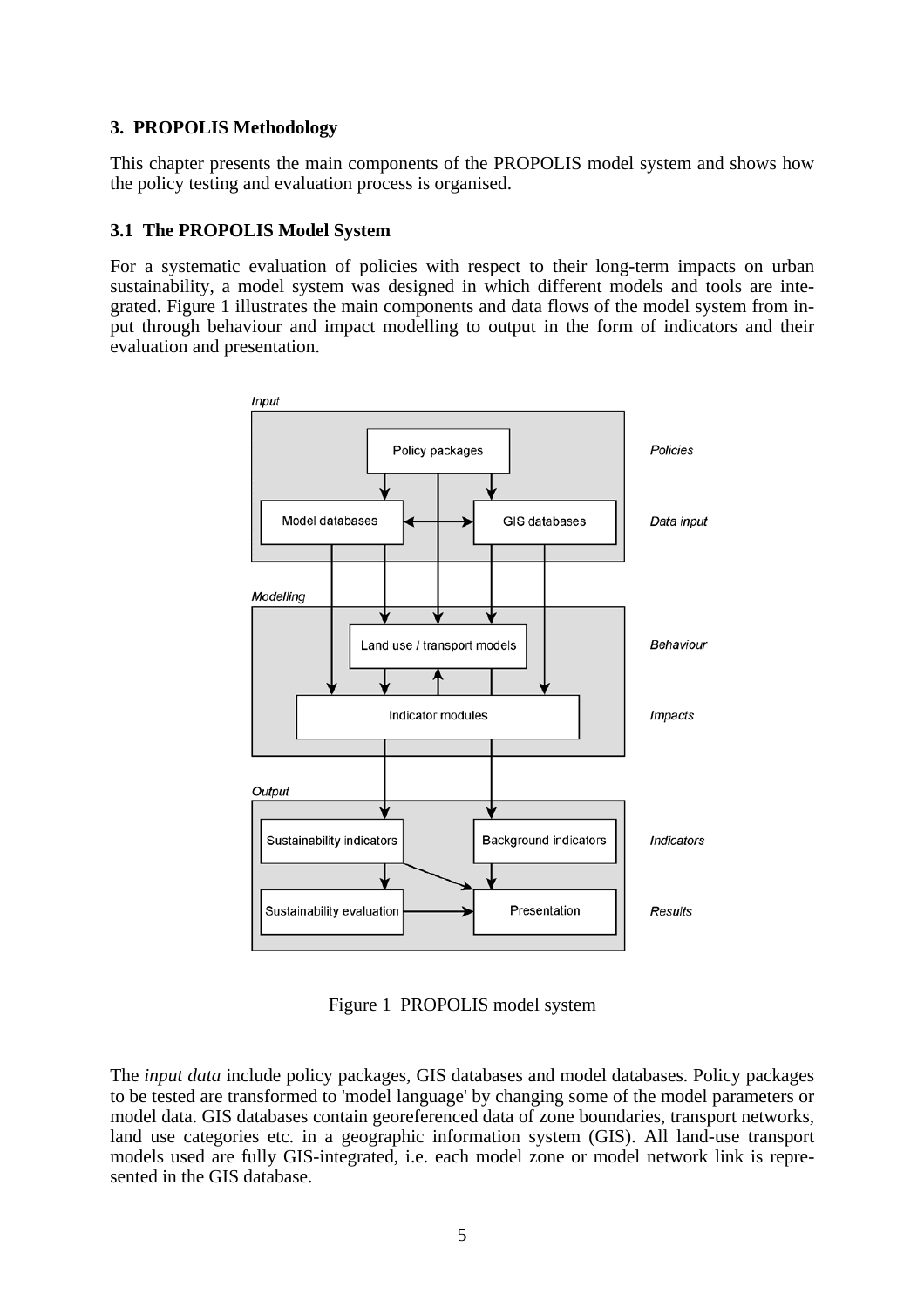In the *modelling part* the land-use transport models are the driving engines of the system. They have been previously calibrated to correspond to the observed behaviour in the test cities. The land-use transport models simulate the effects of policies on zonal activities, such as population or employment, and on mobility patterns, such as modal shares and link flows. The indicator modules receive the outputs of the land-use transport models and calculate the sustainability indicators.

The *output part* consists of sustainability indicator values which are further processed in the sustainability evaluation module. Other important information that helps to understand the behaviour of the system but is not used in the evaluation is stored as background variables. Examples for background variables are zonal population and employment, modal shares, carkm travelled etc. A web-based presentation tool shows the results of each policy in a standard form for comparisons between policies and between cities.

#### *The Land-Use Transport Models*

The PROPOLIS model system is implemented in seven European urban regions: Bilbao (Spain), Brussels (Belgium), Dortmund (Germany), Helsinki (Finland), Inverness (United Kingdom), Naples (Italy) and Vicenza (Italy). For each region an operational land-use transport model existed before the project. Table 2 presents the seven urban regions, their land-use transport models and their zoning systems. Figure 2 shows their location.

| <b>Case city</b>               | <b>Bilbao</b> | <b>Brussels</b> | <b>Dortmund</b> | Helsinki      | <b>Inverness</b> | <b>Naples</b> | <b>Vicenza</b> |
|--------------------------------|---------------|-----------------|-----------------|---------------|------------------|---------------|----------------|
| Area (km <sup>2</sup> )        | 2,217         | 4,332           | 2,014           | 764           | 4,152            | 1,171         | 2,722          |
| Population (1,000)             | 1,140         | 2,841           | 2,516           | 946           | 132              | 3,099         | 787            |
| Density (inh/km <sup>2</sup> ) | 514           | 656             | 1,249           | 1,238         | 32               | 2,647         | 289            |
| Average household<br>size      | 3.2           | 2.7             | 2.1             | 2.1           | 2.8              | 3.1           | 2.7            |
| Unemployment rate              | 25.0%         | 11.0%           | 12.6 %          | 6.0%          | 8.1%             | 27.8%         | 2.8%           |
| Income/inh/month<br>(Euro)     | 750           | 713             | 1,570           | 1,100         | n.a.             | 695           | 1,079          |
| $Cars/1,000$ inh               | 418           | 461             | 492             | 345           | 332              | 526           | 591            |
| Land-use transport<br>model    | <b>MEPLAN</b> | <b>TRANUS</b>   | <b>IRPUD</b>    | <b>MEPLAN</b> | <b>TRANUS</b>    |               | MEPLAN MEPLAN  |
| Land use zones                 | 111           | 139             | 246             | 173           | 153              | 179           | 102            |
| <b>Transport zones</b>         | 111           | 139             | 246             | 173           | 153              | 39            | 27             |

#### Table 2 Case city regions and land-use transport models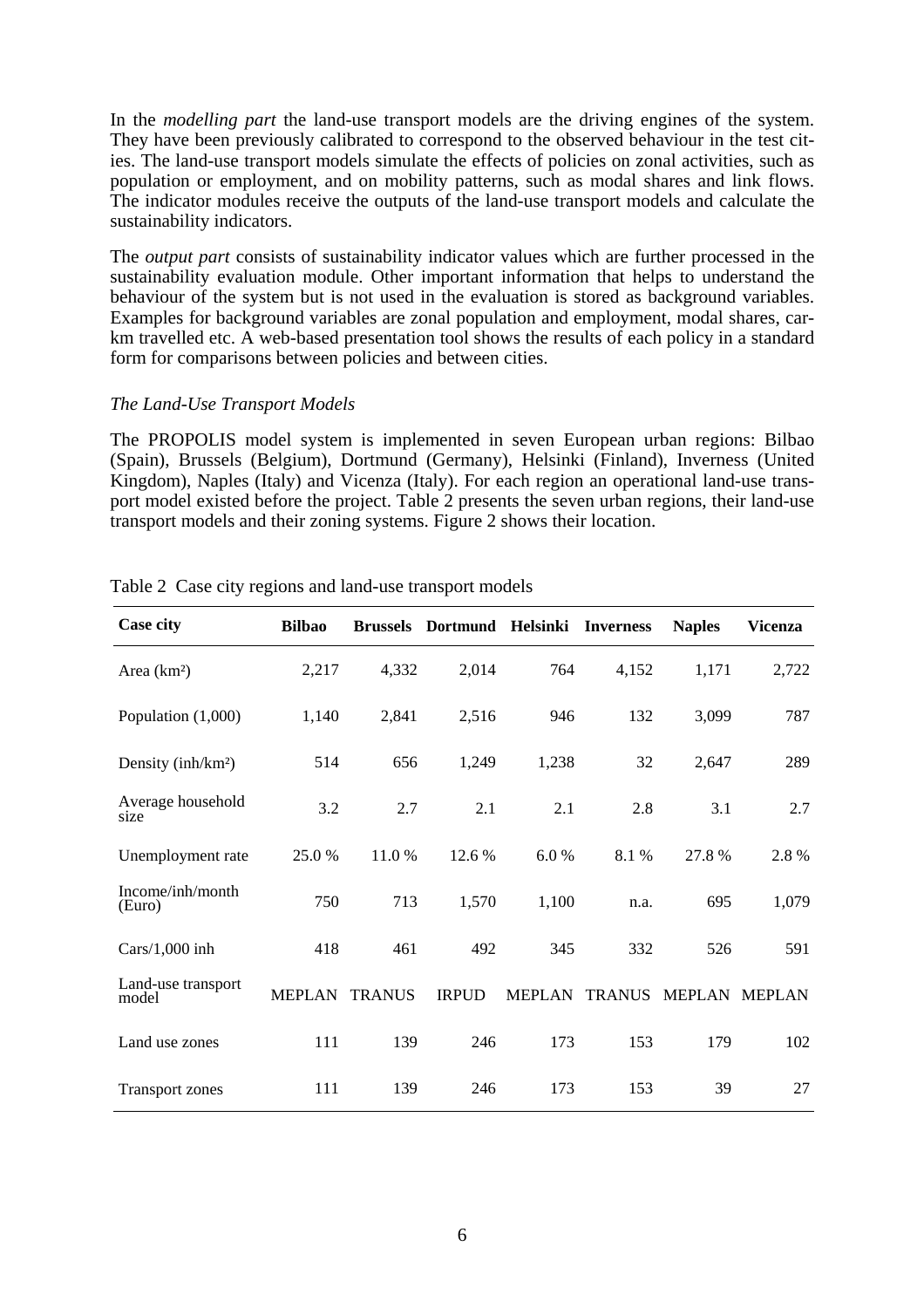The seven case study regions differ in many respects. Their sizes range from 130,000 to over three million inhabitants. Some have experienced strong growth while others are old declining cities, sometimes in the process of restructuring. Some have high, some very low unemployment rates. Income per person and car ownership differ considerably. The spatial structures range from highly compact and centralised to dispersed or polycentric patterns. With different conditions of transport supply, the modal shares vary significantly, however, car travel is always dominant.

The models applied belong to three different types of urban land-use transport model: the MEPLAN model (Hunt, 1994; Martino and Maffii, 1999; Williams, 1994) is implement-



Figure 2 PROPOLIS case study regions

ed in four urban regions, the TRANUS model (de la Barra, 1989) in two and the IRPUD model (Wegener, 1996; 1998; 1999) in one. The models simulate the effects of policies on the location behaviour of households and firms and on the resulting mobility patterns in the case study regions. Common base year of the models is 1996, the final forecast year is 2021.

Output of the land-use transport models is provided in a common data format for a predefined set of variables. Because the models are implemented in very different ways, harmonisation of the model outputs is necessary. The harmonisation is performed by aggregation to the 'lowest common denominator'. This means that the land-use transport models work with as much detail as they were implemented and that subsequent stages of the model system work with less detail but with a common set of variables in order to allow comparisons between cities. Socio-economic groups are aggregated to three types, employment sectors to four types, land and floorspace to three types, trips to five types, transport modes to five types and transport links to ten types.

#### *The Indicator Modules*

The indicator modules calculate the sustainability indicators. They post-process the output of the land-use transport models. Four indicator modules are implemented in the system: the *Raster Module*, the *Economic Indicator Module*, the *Justice Indicator Module* and the *Other Sustainability Indicator Module*. The output of the indicator modules are values of the sustainability indicators listed in Table 1.

The *Raster Module* calculates indicators for which a disaggregate treatment of space is required. The land-use transport models are not directly capable of capturing important aspects of urban sustainability because their zone-based spatial resolution is too coarse to represent other environmental phenomena than total resource use, total energy consumption or total  $CO<sub>2</sub>$  emissions. In particular emission-concentration algorithms such as air dispersion, noise propagation, but also land coverage, landscape fragmentation or the exposure of population to pollutants and noise, require a much higher spatial resolution than large zones. In all cases, the information needed is configurational. This implies that not only the attributes of the components of the modelled system such as quantity or cost are of interest but also their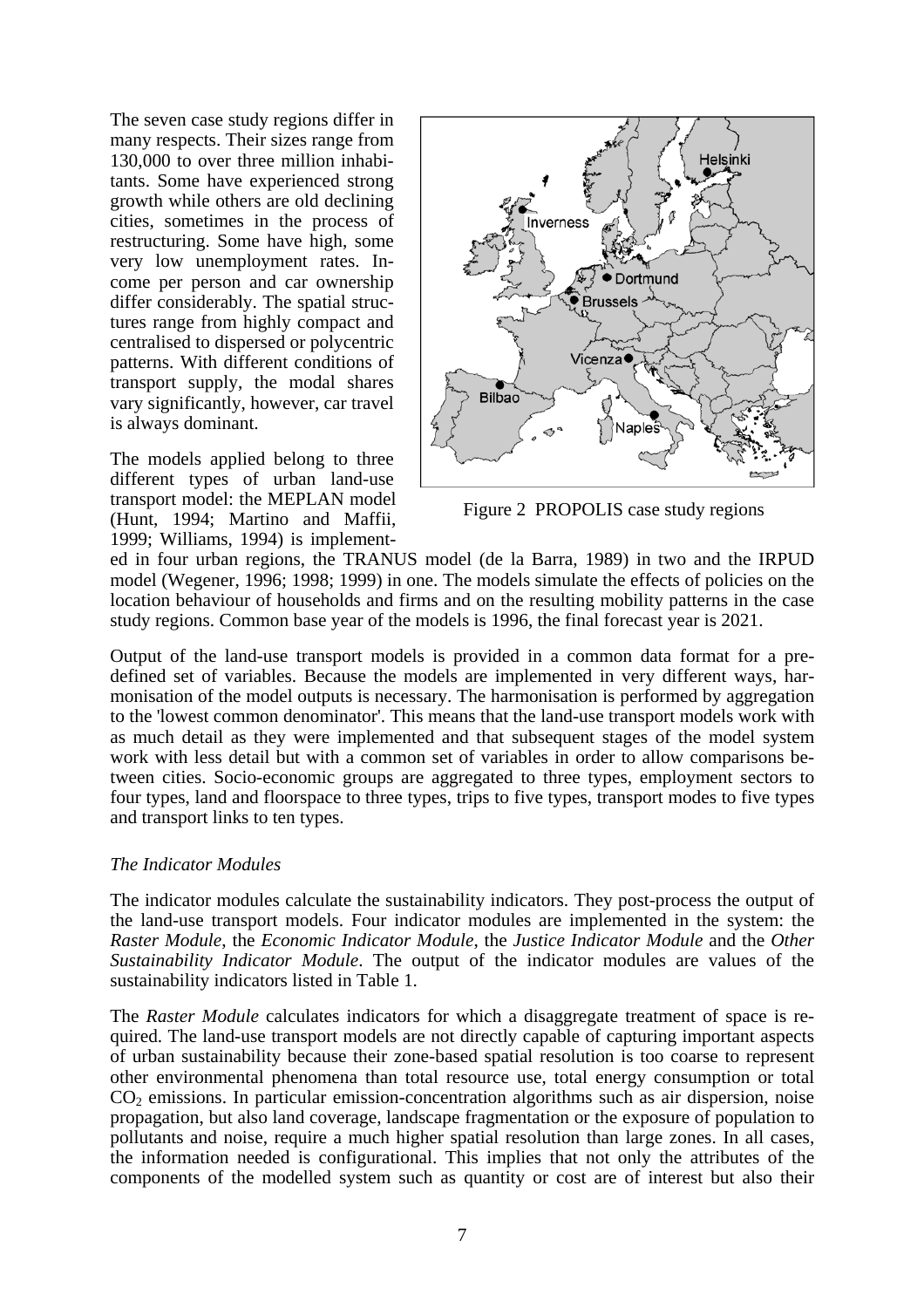physical *micro locations*. This is where the Raster Module comes into play. It maintains the zonal organisation of the aggregate land-use transport model but complements it by a disaggregate representation of space in 100 x 100 m raster cells for the calculation of local environmental and social impacts of policies (Spiekermann, 1999; 2003; Spiekermann and Wegener, 1999; 2000). The Raster Module calculates most environmental indicators, the exposure indicators and an indicator of accessibility to open space. In addition the Raster Module feeds the Economic Indicator Module with information on emission and noise exposure and the Justice Indicator Module with information on exposure of different socio-economic groups to air pollution and noise.

The *Economic Indicator Module* performs a cost benefit analysis of the transport sector. Single indicators address transport investment costs, user, operator and governmental benefits as well as external costs of transport. In addition the module provides an indicator describing the efficiency of the urban system measured on the basis of variables, such as the size of the city, the speed at which people and goods are moved in the city and the sprawl of jobs and home following Prud'homme and Chang-Woon (1999).

The *Justice Indicator Module* addresses equity implications of the investigated policies. It translates the percent of people of different socio-economic groups who are exposed to air pollution and traffic noise into equity indicators. Four different theories of justice are incorporated in the module: the equal-shares principle, the utilitarian principle, the egalitarian principle and the Rawlsian difference principle.

The *Other Sustainability Indicator Module* calculates a small set of indicators which is not covered by the previous modules but may of general interest for understanding the behaviour of the urban system, such as zonal population and employment, modal shares and car-km travelled.

#### *The Evaluation and Presentation Modules*

Finally, the indicators are evaluated by a multicriteria evaluation tool and are analysed and presented in a harmonised way for comparisons between policies and between cities.

The multicriteria evaluation tool *USE-IT* determines the sustainability of policies with respect to environmental, social and economic sustainability. It calculates the contribution of each indicator to sustainability and aggregates them to the sustainability themes and components defined in Table 1.

Value functions are used to transform the indicator values to a scale from zero to one by taking existing target values into account. Indicators are given weights for aggregation to indices. The weights are the outcome of an internal expert survey performed to determine a common set of weights for all case study cities. In addition, local value systems are explored to determine weights in the local contexts. Indices are formed as weighted averages of the evaluated indicators. Aggregation is performed separately for the environmental, social and economic components of sustainability. A single index aggregating the three components is not calculated to avoid double-counting, because some aspects are considered in more than one component, i.e. are treated from different viewpoints.

An Internet-based *Analysis and Presentation Tool* presents the results of the policy testing for all cities in a standardised format. The tool analyses and displays sustainability indicators and background variables for comparison between policies and between cities. The Internet tool is designed to be used by planners and policy makers in the case study regions to make it easier for them to understand the impacts of policy decisions and so aid them in the process of selecting the most appropriate policy measures.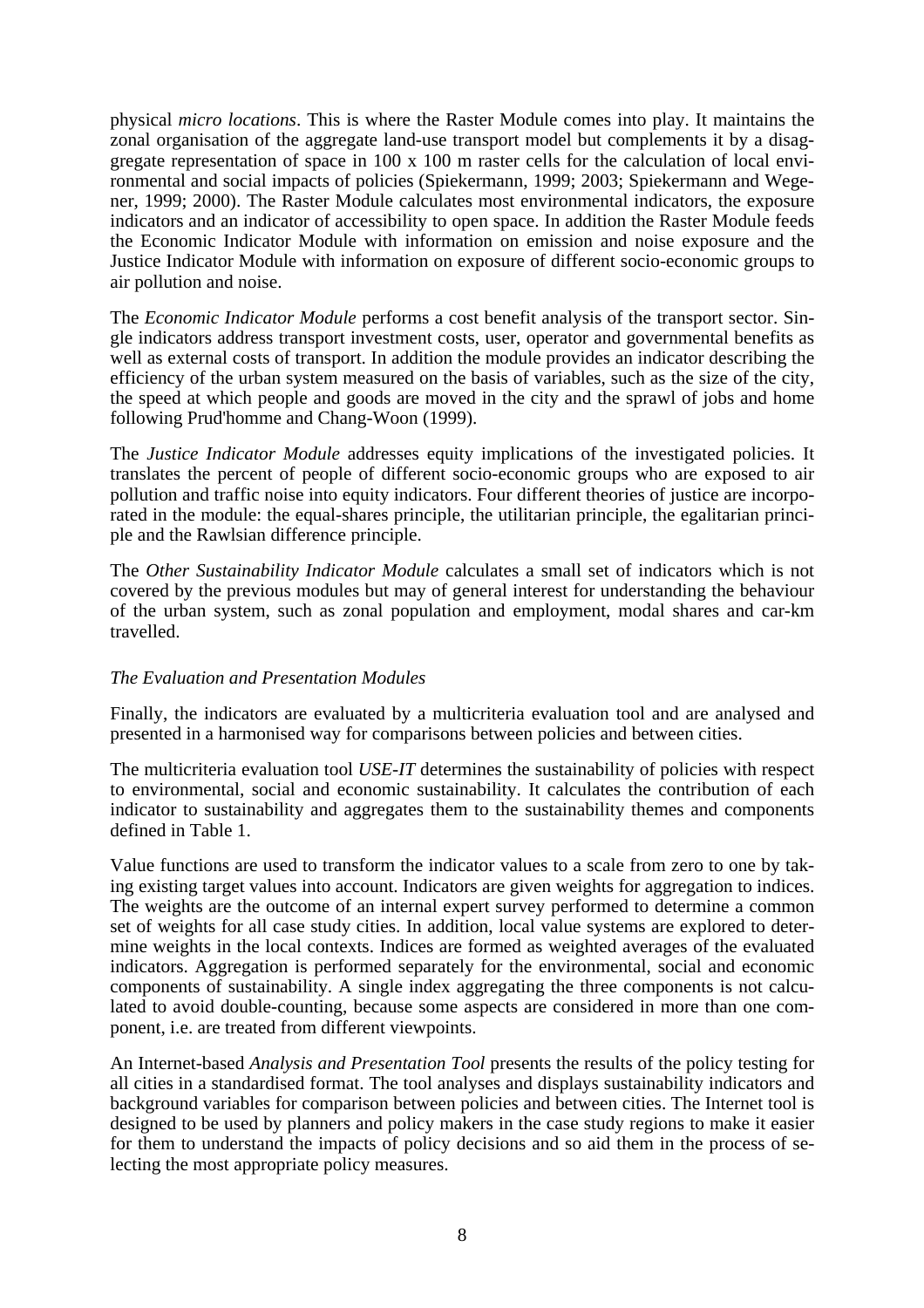#### **3.2 Implementation and Policy Testing**

The PROPOLIS model system is currently being implemented in the seven European urban regions. Figure 3 shows how the system is used to define strategies that increase urban sustainability. The model system is the core of the policy analysis. First single policies are defined and introduced into the system. Policies include land use, transport, pricing and regulatory and investment policies. The evaluation of policies and the comparison between policies and between cities may lead to a reformulation of policies ('Replanning'). Replanning includes the refinement of policies, e.g. finding an optimal level of a pricing policy, but also experimenting with policy combinations to improve the results. The final output of the systematic policy tests are general and city-specific recommendations which policies or combinations of policies are likely to contribute most to sustainable development.

There are various points in the system at which planners and policy makers in the case study regions may intervene and introduce their ideas and values into the modelling and evaluation process. They may contribute to the formulation of the assumptions about external developments for the models, such as assumptions about the likely overall economic development of the region or about migration flows across the regions' borders. Or they may want to test the impacts of alternative assumptions about external developments. An important task of the local partners is to contribute to the formulation of strategies and policies common for all case study cities or specific to their regions. Finally, the local experts are asked to indicate their values, i.e. enter their own weights into the evaluation system.



Figure 3 Policy testing process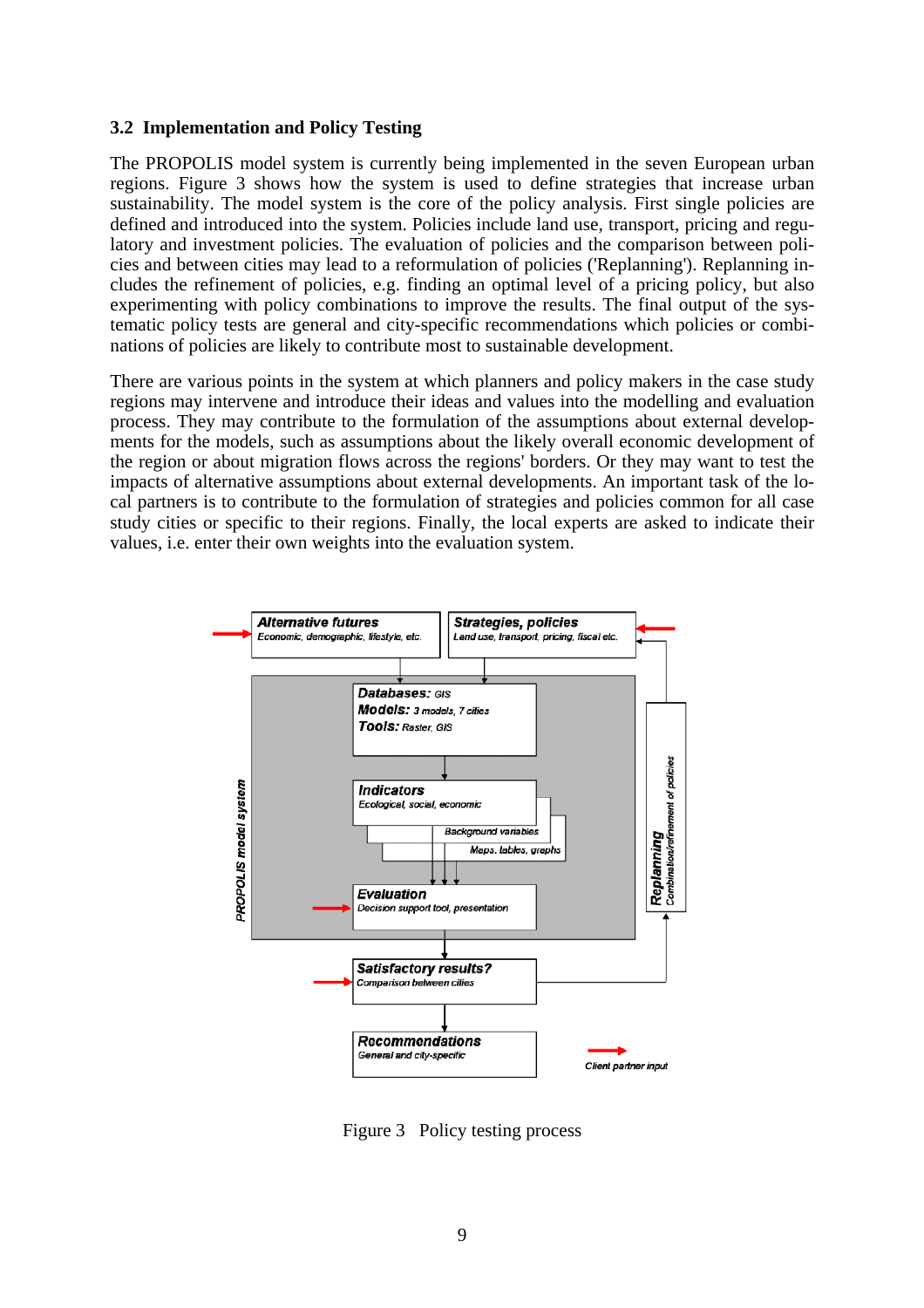# **4. Typical Results**

The PROPOLIS project is still ongoing and will be completed in mid-2003. Policy testing and analysis has started but has not yet been completed. In this section typical preliminary results of the modelling work for the Dortmund case study region are presented. The first part will discuss typical output indicator of the land-use transport model, the second will focus on some key sustainability indicators calculated with the tools introduced in Section 3.1.

The Dortmund case study region is the urban region of Dortmund consisting of the city of Dortmund and its 25 surrounding municipalities. The region is subdivided into 246 statistical areas or zones. However, as it was explained in Section 3.1, the spatial resolution of 246 zones is not sufficient for the simulation of environmental impacts, such as air quality and traffic noise. Therefore the zone-based and link-based results of the land-use transport model are disaggregated to raster cells by the *Raster Module* (see Section 3.1). Raster cells of 100 x 100 m size are used to model environmental impacts. In total, about 207,000 raster cells cover the study area. The same spatial reference system will be used in a microsimulation model currently developed for the Dortmund region (see Möckel et al., this issue).

# **4.1 Land-Use Transport Model Indicators**

Figures 4 to 6 show selected results of altogether 22 policy scenarios modelled in PROPOLIS. The policy scenarios included, besides local infrastructure improvement policies specific for each case study city, policies for car pricing, speed limits, public transport and land use as well as policy packages consisting of several land use and transport policies combined. All policy scenarios are compared with a reference or base scenario, in which no policy changes are assumed after the year 2001. All policies in the policy scenarios start after 2001, i.e. all policy scenarios are identical with the reference scenario until that year.

Each of the three diagrams shows trajectories for one system variable between the base year 1970 and the target year 2030. Each line in the diagrams corresponds to one policy scenario. The heavy line represents the development of the variable in the reference or base scenario 000. After the year 2000, the lines representing the policy scenarios diverge from the line of the reference scenario; the numbers attached to each line is the scenario number. The policies modelled in each policy scenario are listed in short form on the diagram.

Figure 4 shows the development of mean travel cost per trip in the scenarios. The increase in mean travel cost in the reference scenario is the combined effect of inflation, increasing fuel costs and public transport fares, longer distances travelled and growing fuel efficiency of cars (see Figure 4). The differences in mean travel cost between the scenarios and the reference scenario are indicate the effect of the pricing policies. There is only one scenario, scenario 421, in which mean travel costs are lower than in the reference scenario, whereas in all other scenarios they are higher. The highest increases are shown in scenarios 213 and 218, in which significant increases of fuel taxes are assumed.

Figure 5 shows the development of mean trip lengths. In the reference scenario mean trip lengths increase from under 10 to about 15 km between 1970 and 2030. This is the combined result of growing affluence, decentralisation of population through suburbanisation and only moderate increases of fuel prices, which have in effect made fuel less expensive in real terms during the forecasting period. The differences between the policy scenarios and the reference scenario are as expected. Scenario 421, in which travel by public transport is made less expensive, longer trips are made – something not always expected by proponents of subsidisation of public transport. All other scenarios result in shorter average trip lengths, which is in line with economic theory.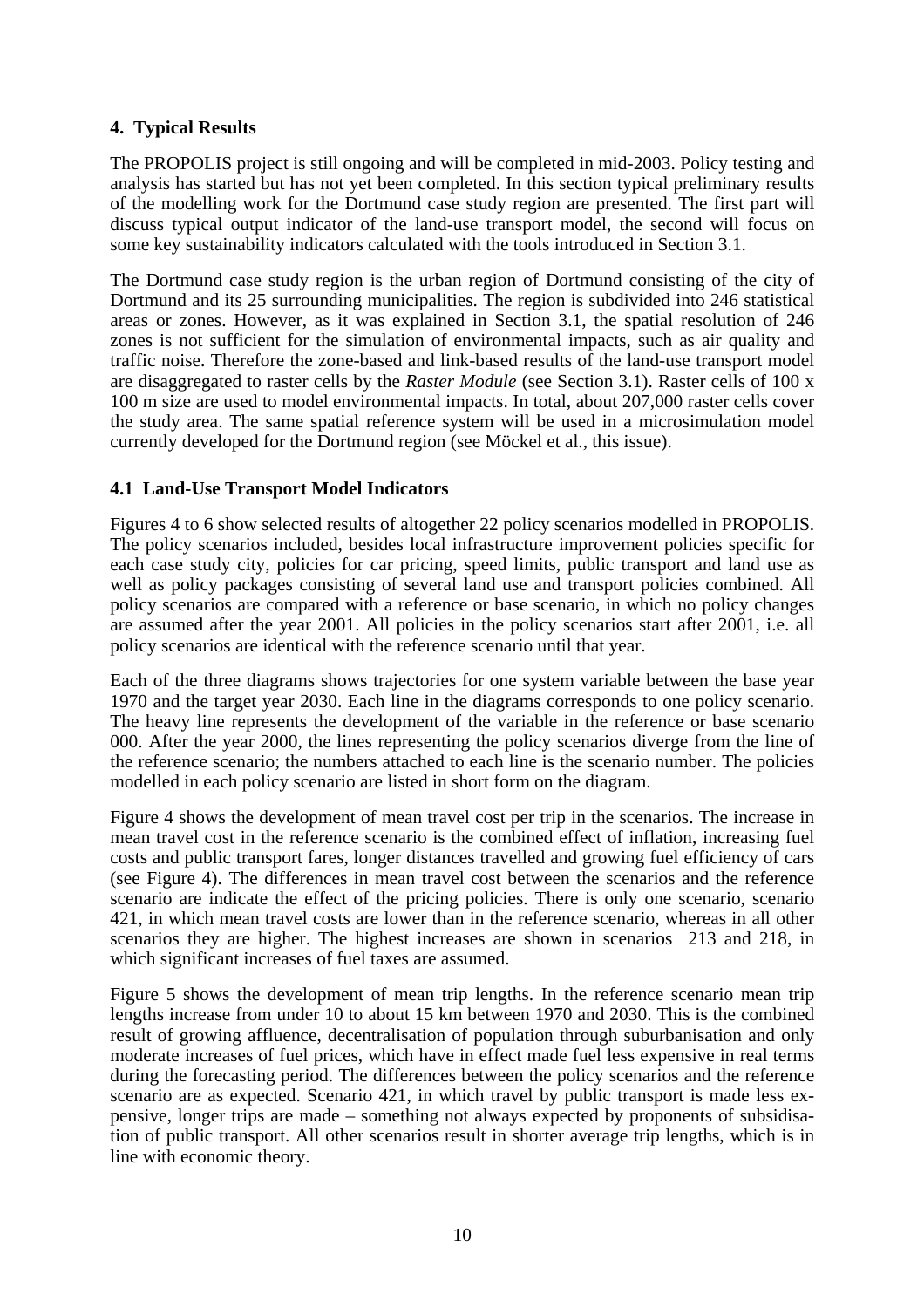#### **Mean travel cost (Euro)**







Figure 5 Scenario results: mean trip length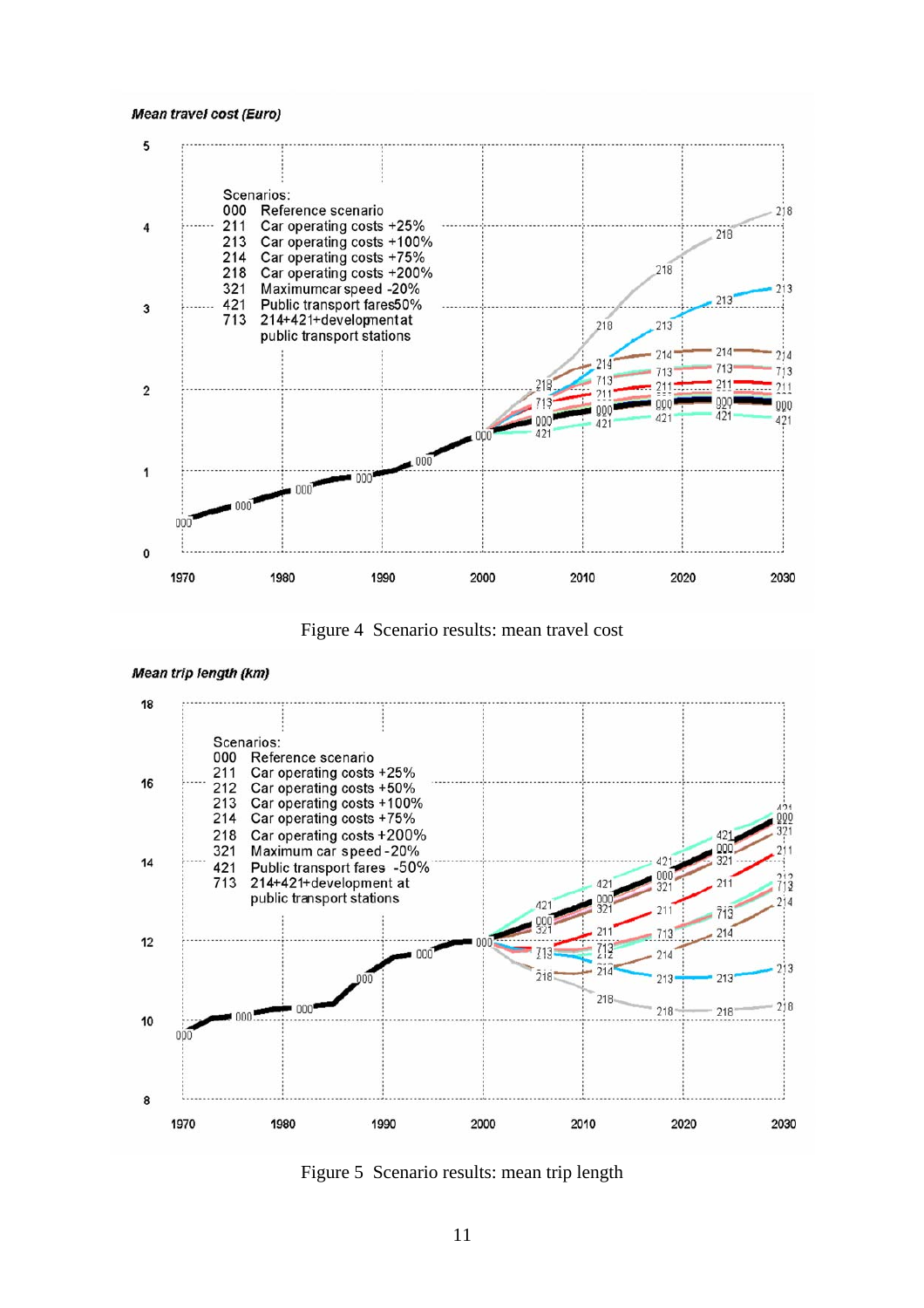A similar picture emerges if only car km are considered. Figure 6 shows that only car pricing policies have a significant effect on car distances travelled. All other policy types, including the land use policies have only insignificant effects.



Figure 6 Scenario results: car km

# **4.2 Sustainability Indicators**

The land-use transport models predict long term changes in the urban land use and transport system. The indicator modules (see Figure 1) use the output of the land-use transport models (zone data and link flows), disaggregate it to raster cells using GIS information and produce the sustainability indicators. If the land-use transport model results are translated into sustainability effects the same overall picture with respect to the policy impacts holds true.

Only making car travel more expensive, significant reductions in greenhouse gas emissions can be expected (Figure 7). However, the diagram also shows that equally important are efforts to make cars more energy efficient: the decline in  $CO<sub>2</sub>$  emissions after 2000 in the reference scenario is due to the assumptions about growing energy efficient car technology built into all of the scenarios.

Figures 8 to 11 show examples of raster-based output of environmental and social indicators in the Dortmund urban region for the year 2021 for the base scenario 000.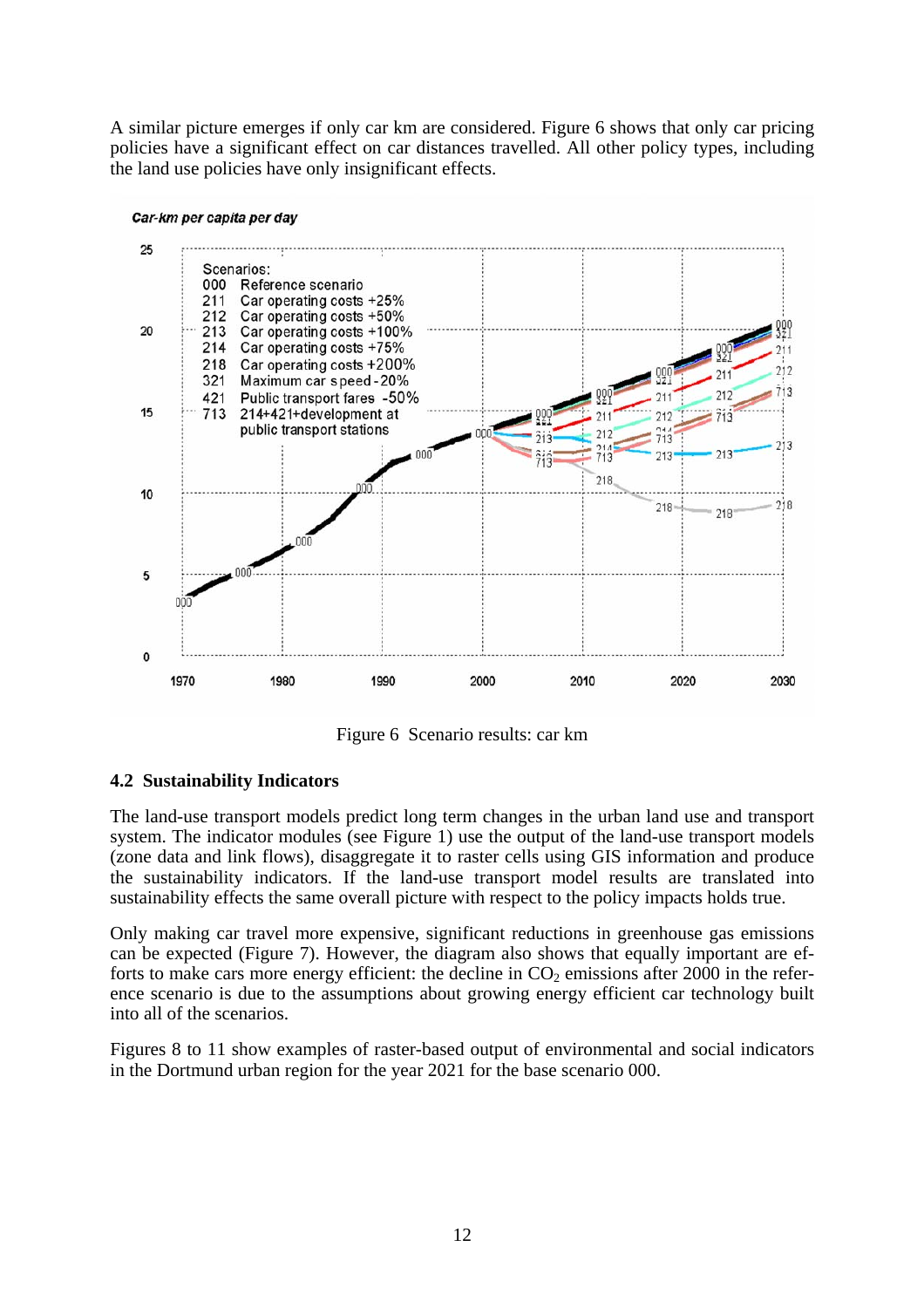CO2 emissions transport per capita per day (g)



Figure 7 Scenario results:  $CO<sub>2</sub>$  emissions by transport

Figure 8 shows a forecast of air quality in the Dortmund urban region as it would result in the reference scenario. Based on a forecast of number and type of vehicles on the links of the road network, emission functions are used to determine the volume of pollutants, in this case of NO<sub>2</sub>, emitted along the links. An air distribution model is used to forecast the dispersion of the pollutant on adjacent areas – the predominant south-west wind direction in the Dortmund area is clearly visible. As also population by socio-economic group is disaggregated to raster cells, it is possible to calculate how many people in each neighbourhood and in each socioeconomic group are exposed to this type of air pollution. This information is used for the health and equity indicators in the system of indicators (see Table 1).

Figure 9 shows exposure to traffic noise. Again link loads by vehicle type are used to calculate traffic noise emissions along links. A noise propagation model is used to calculate the dispersion of noise on both sides of the links. To take into account that buildings along the roadways act as noise barriers, assumptions about the reduction of noise propagation in areas of higher density are made. As with air quality, exposure to noise can be related to residences of population by socio-economic group and used in the health and equity evaluations.

Figure 10 is a raster-based representation of open space, i.e. all land that is neither built-up area nor a transport link. In the map the traffic noise corridors of Figure 7 are overlaid with the open space. Red raster cells are disturbed by traffic noise, green areas are not. It is assumed that only the remaining open space, which is not disturbed by traffic noise, is of value for recreation and can therefore serve as an indicator of the quality of open space in a zone.

Figure 11 shows accessibility to open space. The indicator is calculated by a potential accessibility model using open space as mass term and walking distance as impedance. The average accessibility to open space is influenced in the different scenarios by settlement activities, by infrastructure development and by movement of households.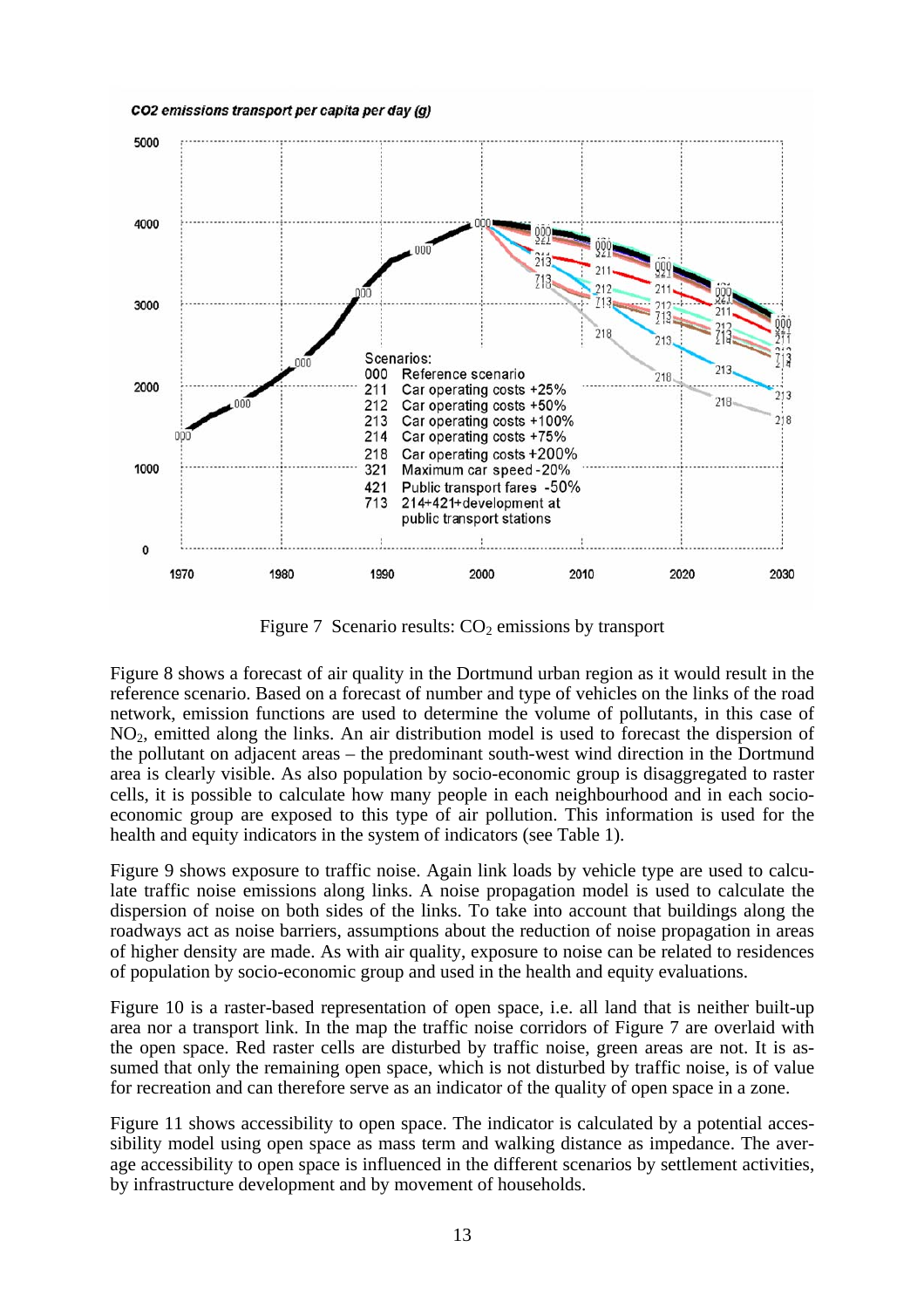

Figure 8 Air quality in the Dortmund region



Figure 9 Traffic noise in the Dortmund region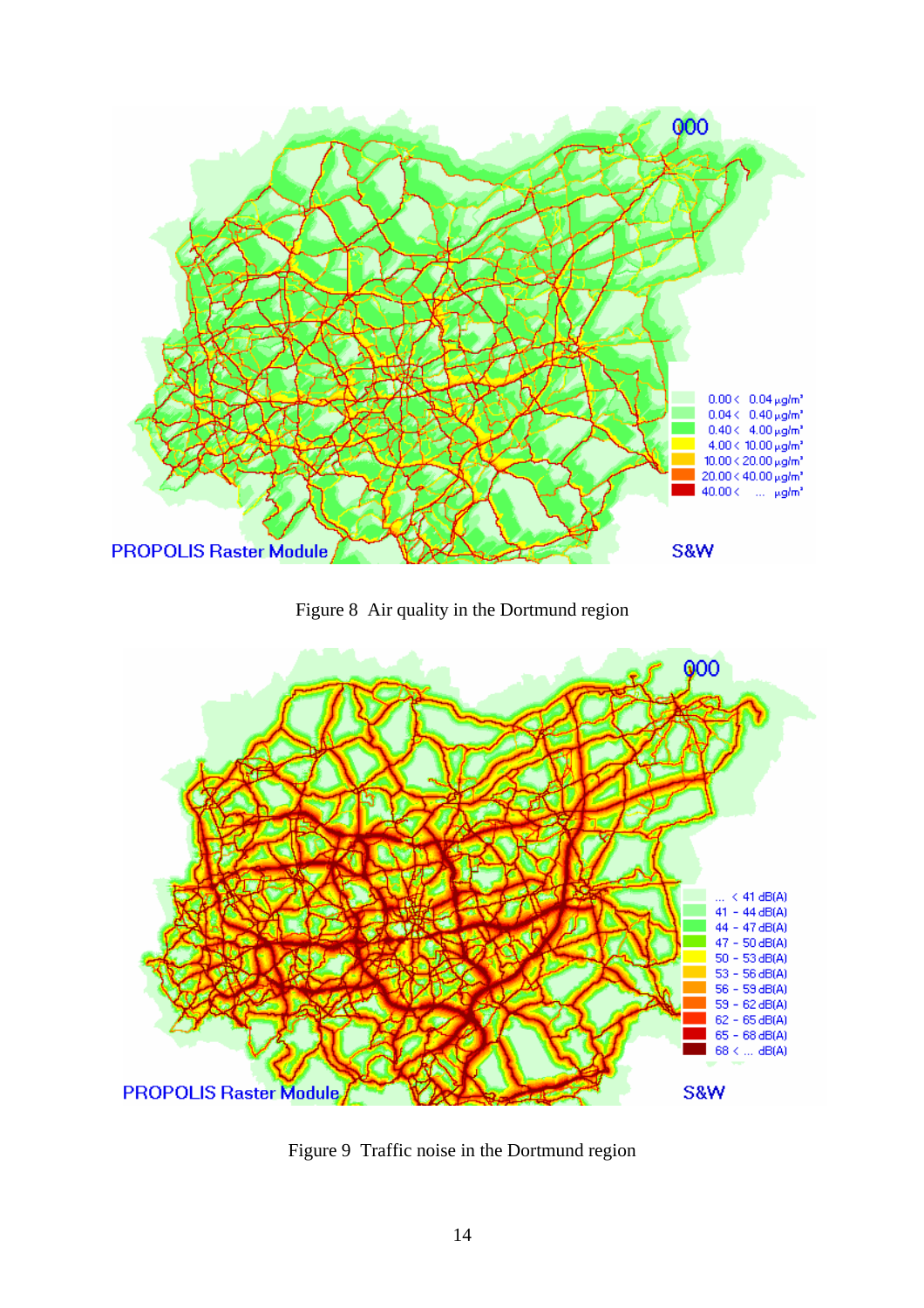

Figure 10 Quality of open space in the Dortmund region



Figure 11 Accessibility to open space in the Dortmund region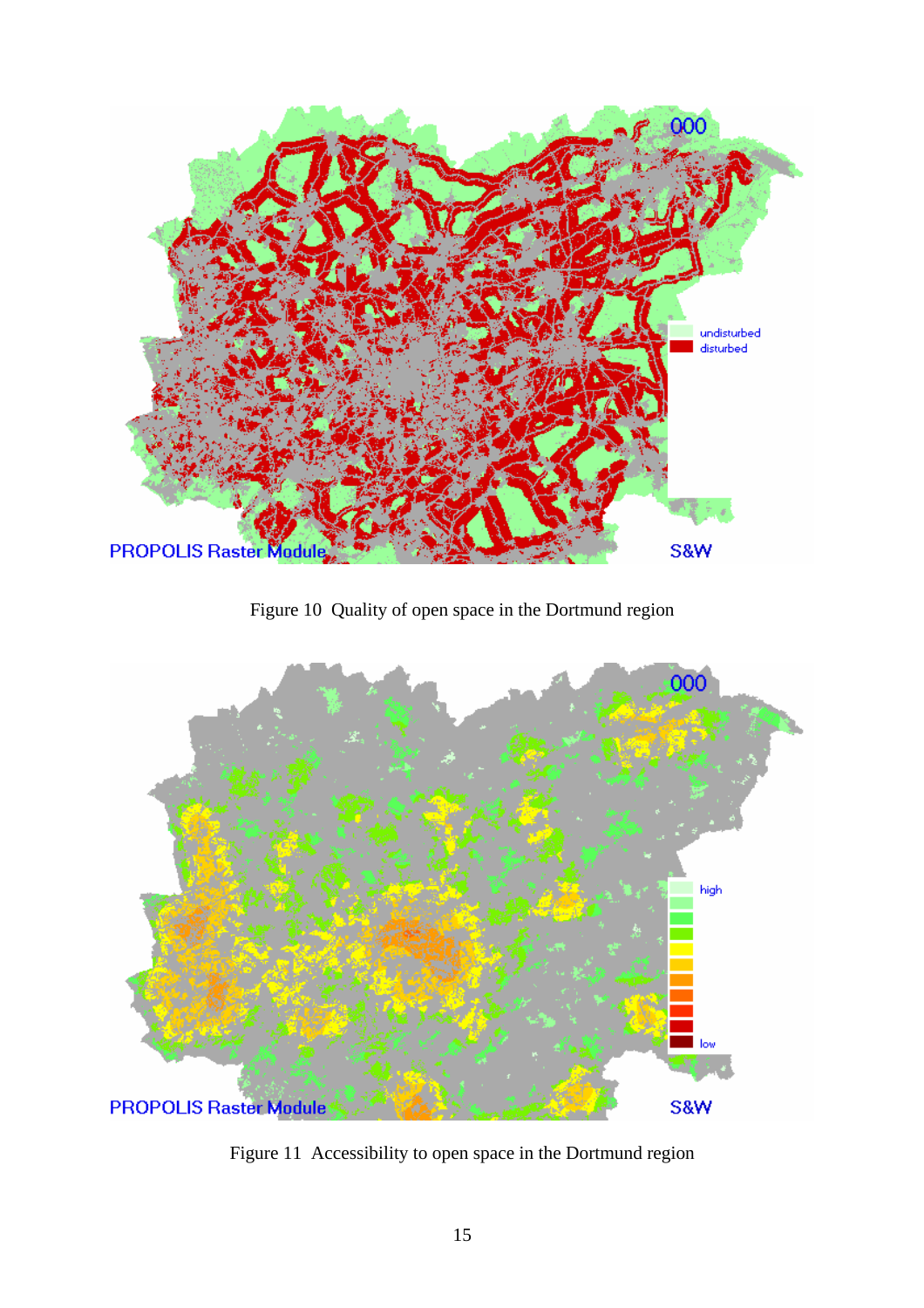The maps presented are used as means to understand the spatial distribution of effects of a certain policy. For the policy evaluation, the indicator numbers are used. Table 3 presents for selected sustainability indicators the outcome of the selected policies presented in the previous sections. Emission of air pollutants will clearly go down in all scenarios because of new emission standards for new vehicles replacing old ones assumed already in the base scenario. The increase in car operating costs will result in even lower numbers of population exposed to air pollution and traffic noise. However, most significant effects can only be achieved by a clear increase in costs as in Scenario 218. Quality of open space and also the accessibility to open space are becoming worse in the future, mainly because of the fact that the ongoing trend of land consumption will continue in all scenarios. However, quality of open space might be improved compared to the base scenario by appropriate policies such as increase of car operating costs, reduction of speeds or combinations of policies.

| Scenario |                                                                   |      | Quality of<br>open space | Exposure to<br>NO <sub>2</sub>                     | Exposure to<br>noise                  | Accessibility<br>to open space |
|----------|-------------------------------------------------------------------|------|--------------------------|----------------------------------------------------|---------------------------------------|--------------------------------|
| Number   | Policy                                                            | Year | Index<br>$2001 = 100$    | Percent of<br>population<br>above EU<br>guidelines | Percent of<br>population<br>disturbed | Index<br>$2001 = 100$          |
| 000      | Base scenario                                                     | 2001 | 100.0                    | 20.5                                               | 39.5                                  | 100.0                          |
| 000      | Base scenario                                                     | 2021 | 89.4                     | 12.3                                               | 37.6                                  | 88.7                           |
| 211      | Car operating costs<br>$+25%$                                     | 2021 | 90.1                     | 12.0                                               | 37.4                                  | 88.7                           |
| 212      | Car operating costs<br>$+50%$                                     | 2021 | 91.3                     | 11.7                                               | 37.1                                  | 88.6                           |
| 213      | Car operating costs<br>$+100%$                                    | 2021 | 92.9                     | 10.8                                               | 36.5                                  | 88.5                           |
| 214      | Car operating costs<br>$+75%$                                     | 2021 | 92.1                     | 11.4                                               | 37.0                                  | 88.7                           |
| 218      | Car operating costs<br>$+200%$                                    | 2021 | 91.3                     | 8.9                                                | 34.4                                  | 88.6                           |
| 321      | Maximum car speed -<br>20%                                        | 2021 | 95.1                     | 13.0                                               | 35.6                                  | 88.5                           |
| 421      | Public transport fares -<br>50%                                   | 2021 | 89.8                     | 12.0                                               | 37.5                                  | 88.8                           |
| 713      | $214 + 421 + $ develop-<br>ment at public trans-<br>port stations | 2021 | 95.0                     | 11.0                                               | 36.7                                  | 88.1                           |

Table 3 Scenario results: selected sustainability indicators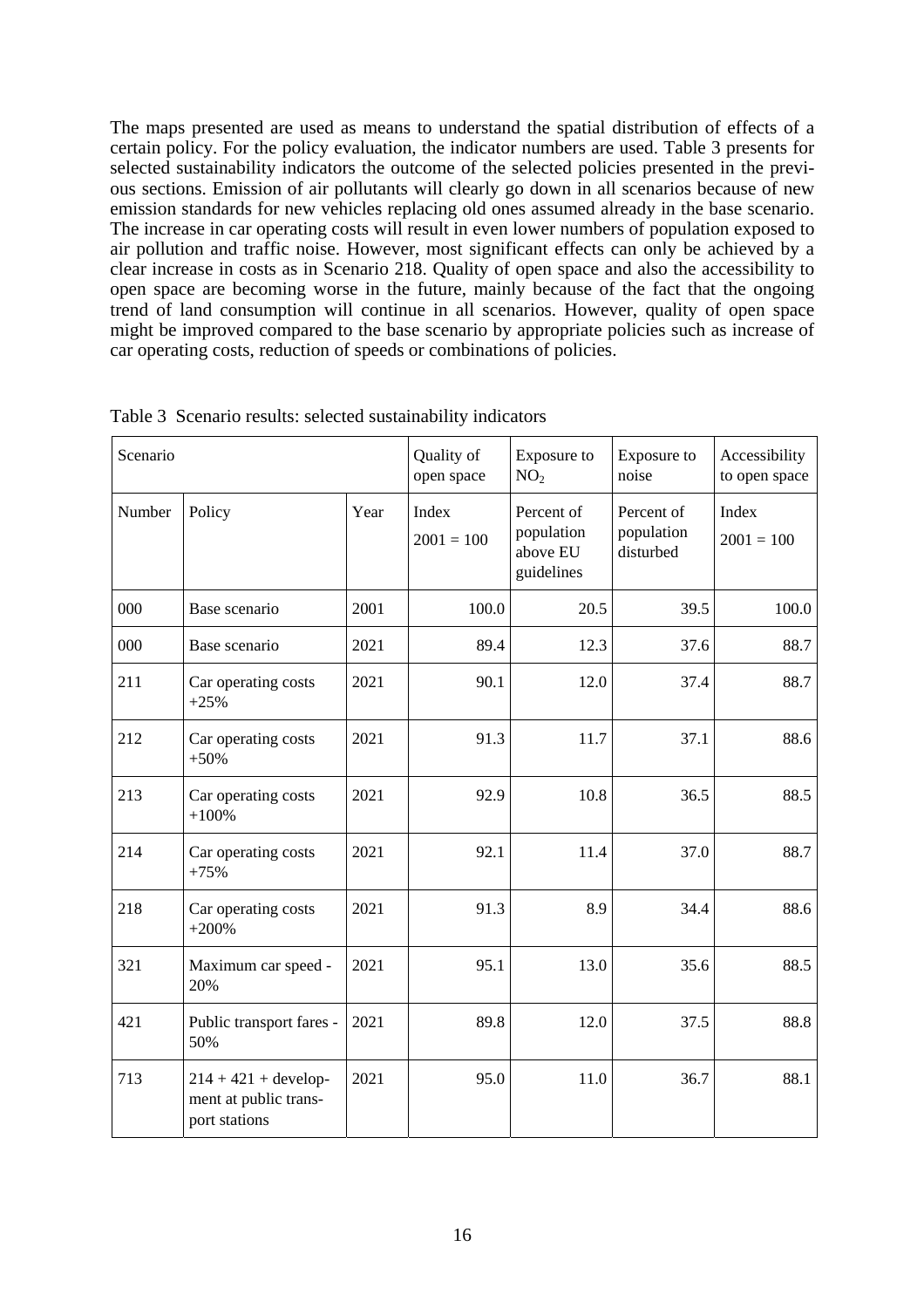# **5. Conclusions**

This paper presented a model system developed to simulate and evaluate the impacts of land use and transport policies on sustainability in seven European urban regions.

The PROPOLIS system of sustainability indicators differs from other sustainability indicator systems. Other systems are based on monitoring approaches in which the quantities in question are directly observed or measured, whereas in PROPOLIS the indicators are modelled, i.e. can be forecast. Another distinction is that the PROPOLIS indicators were chosen as near as possible at the tail-ends of causal chains. For example, vehicle kilometres or average travel times are not presented as indicators for sustainability but emissions or numbers of residents in the most polluted areas.

The land-use transport models implemented in PROPOLIS are integrated with geographic information systems. All model zones and network links have their direct correspondence in a GIS. Tools were developed to exchange information back and forth between the models and the GIS, such as tools for editing links and link attributes in the GIS and to load them into the models. In this way the land-use transport models follow the trend to link spatial models to georeferenced data (Fotheringham and Wegener, 2000). GIS integration is a precondition for linking land-use transport models with environmental impact modules.

The PROPOLIS model system is one of the first attempts to address the issue of urban sustainability in a comprehensive long-term forecasting framework. The model system moves from two-way land-use transport modelling towards three-way land-use transport environment modelling (LTE), even though the feedback from environment to land use and transport, i.e. the way by which changes in environmental quality affect location decisions of investors, firms and households and so indirectly also influence activity and mobility patterns, has so far been only poorly developed (Spiekermann and Wegener, 2003),

The few results presented suggest that a clear increase of car operating might be the single best policies to support sustainability and might also suggest that other polices, such as regulatory policies or land use polices are not important. However, the latter would be a misleading conclusions. High-density, mixed-used settlement patterns are an essential precondition for less car-dependent cities. Therefore land use policies supporting high densities and smaller distances between residences and work places are a necessary ingredient of sustainabilityoriented urban planning.

The PROPOLIS system is currently being implemented in seven European urban regions. Therefore, only typical preliminary results could be presented in this paper. All case city model systems are expected to calculate all PROPOLIS sustainability indicators and test the same set of policies. This will allow the systematic comparison of policy scenarios and individual policies with respect to their impact on urban sustainability. This comparison will lead to recommendations which policies should be adopted to improve urban sustainability in the long term.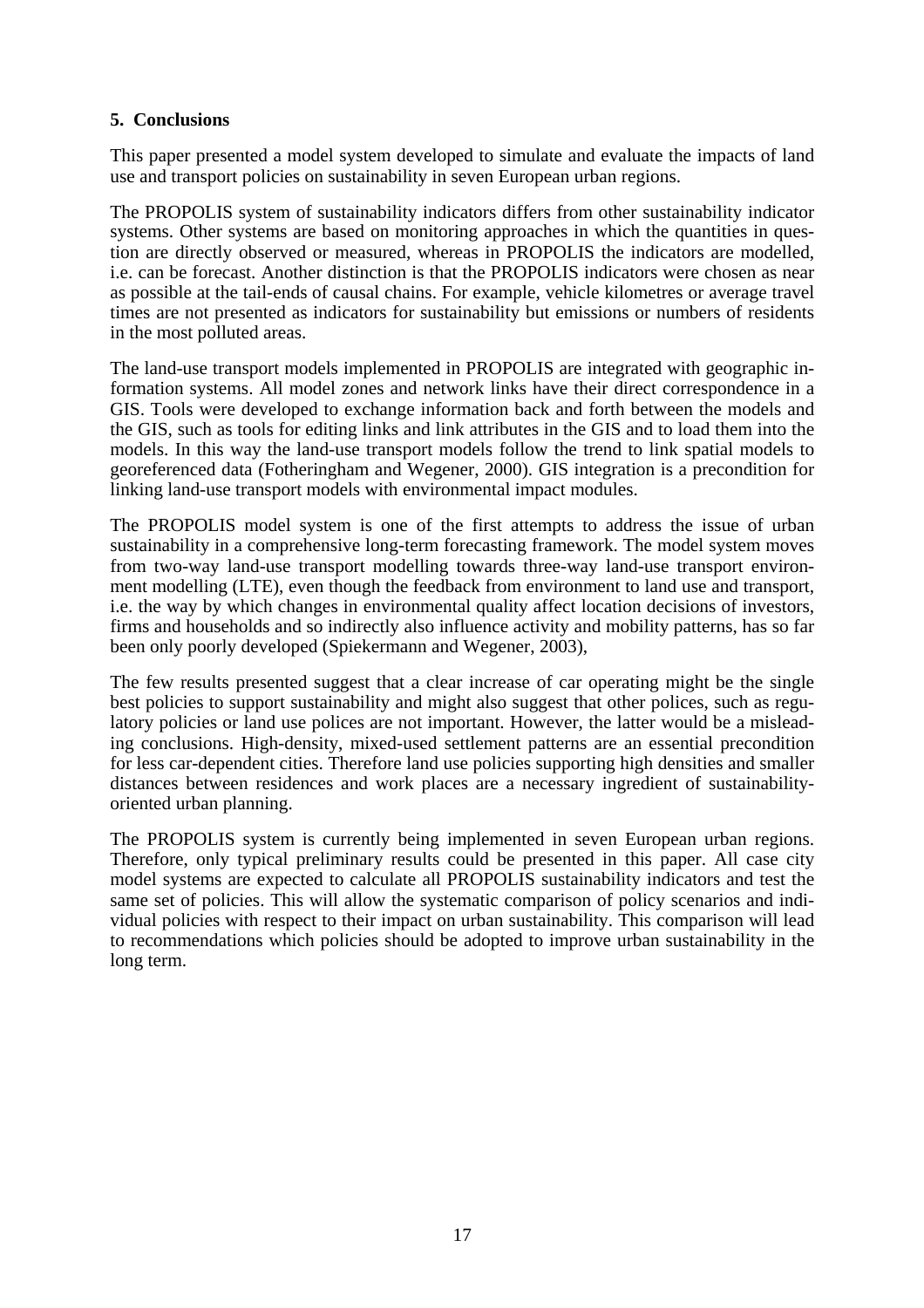#### **Acknowledgements**

The authors are grateful to their colleagues of the PROPOLIS project at IRPUD (Dortmund), LT (Helsinki), ME&P (Cambridge), MECSA (Bilbao), STRATEC (Brussels), TRT (Milan) and UCL (London) for the permission to use material they have contributed to the project.

#### **References**

Daly, H.E. (1991): *Steady State Economics*. Island Press, Washington.

de la Barra, T. (1989): *Integrated Land-Use and Transport Modelling. Decision Chains and Hierarchies*. Cambridge University Press, Cambridge.

European Environment Agency (1995): *Europe's Environment: The Dobris Assessment*. European Environment Agency, Copenhagen.

Fotheringham, A.S. and Wegener, M. (eds.) (2000): *Spatial Models and GIS: New Potential and New Models*. GISDATA 7. Taylor & Francis, London.

Hunt, D. (1994): Calibrating the Naples land use and transport model. *Environment and Planning B: Planning and Design* **21**, 569-590.

ICLEI – International Council for Local Environmental Initiatives (1994): Charter of European Cities and Towns Towards Sustainability (Aalborg Charter). http://www.iclei.org/ europe/echarter.htm.

Martino, A. and Maffii, S. (1999): The integrated land-use and transport model of Naples: from the master transport plan to the EU policy tests. In Rizzi, P. (ed.): *Computers in Urban Planning and Urban Management on the Edge of the Millennium*. F. Angeli, Milan.

Prud'homme, R. and Chang-Woon, L. (1999): Size, sprawl speed and the efficiency of cities, *Urban Studies* **36**, 11, 1849-1858.

Spiekermann, K. (1999): Sustainable transport, air quality and noise intrusion – an urban modelling exercise. Paper presented at the ESF/NSF Transatlantic Research Conference on Social Change and Sustainable Transport, University of California at Berkeley.

Spiekermann, K. (2003): *The PROPOLIS Raster Module.* Deliverable D4 of PROPOLIS. Spiekermann & Wegener Urban and Regional Research (S&W), Dortmund.

Spiekermann K. and Wegener M. (1999): Disaggregate environmental modules for modelling sustainable urban development. In Rizzi, P. (ed.): *Computers in Urban Planning and Urban Management on the Edge of the Millennium*. F. Angeli, Milan.

Spiekermann K. and Wegener, M. (2000): Freedom from the tyranny of zones: towards new GIS-based models. In Fotheringham, A.S. and Wegener, M. (eds.): *Spatial Models and GIS: New Potential and New Models*. GISDATA 7. Taylor & Francis, London, 45-61.

Spiekermann, K. and Wegener, M. (2003): *Environmental Feedback*. Deliverable D2 of PROPOLIS. Institute of Spatial Planning, University of Dortmund and Spiekermann & Wegener Urban and Regional Research (S&W), Dortmund.

Wegener, M. (1996): Reduction of  $CO<sub>2</sub>$  emissions of transport by reorganisation of urban activities. In Hayashi, Y. and Roy, J. (eds.): *Land Use, Transport and the Environment*. Kluwer Academic Publishers, Dordrecht, 103-124*.*